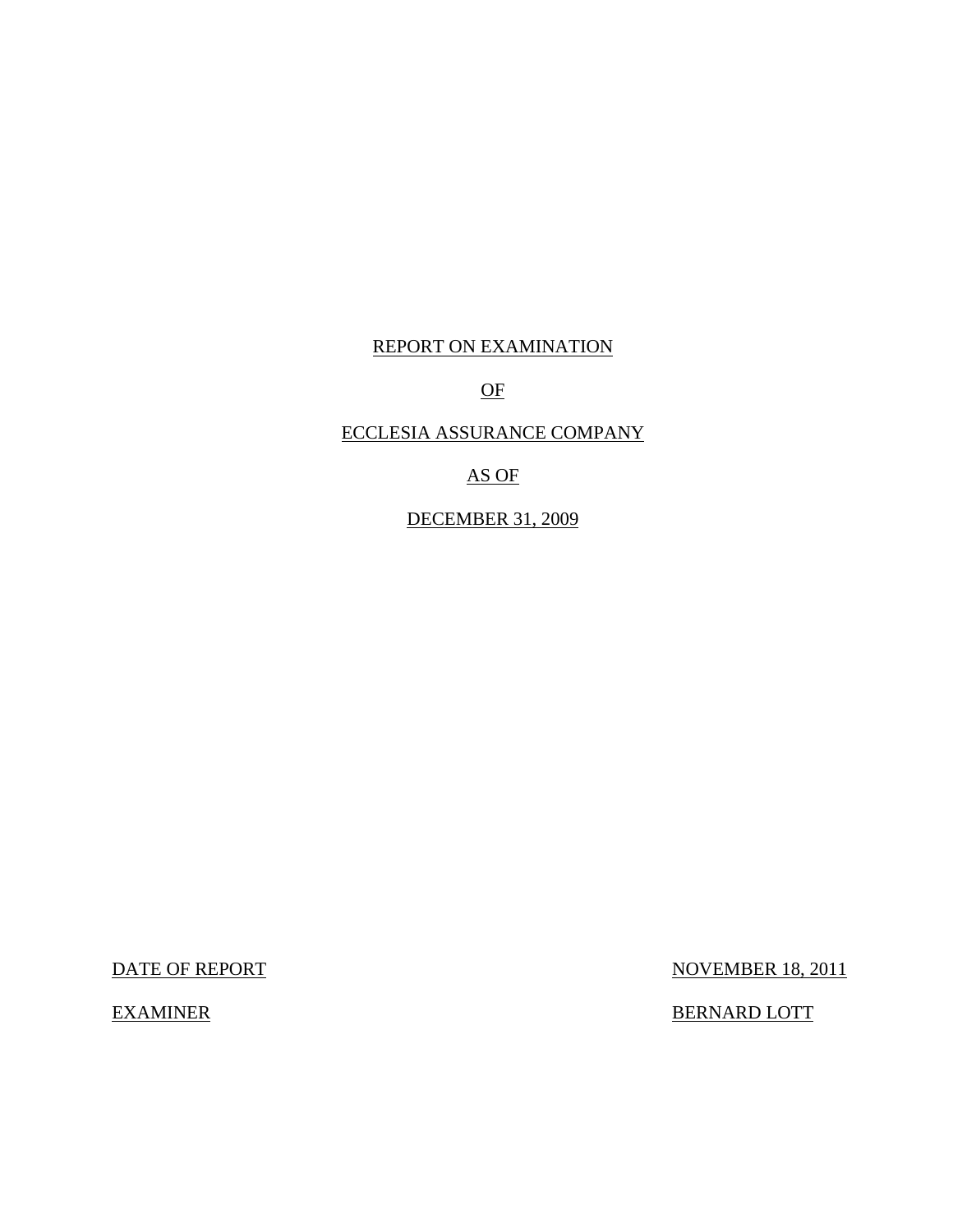# TABLE OF CONTENTS

| <b>ITEM</b>    |                                                    | PAGE NO.                |
|----------------|----------------------------------------------------|-------------------------|
| 1.             | Scope of examination                               | $\overline{2}$          |
| 2.             | Description of company                             | $\overline{2}$          |
| A.             | Articles of incorporation                          | $\overline{2}$          |
| <b>B.</b>      | By-laws                                            |                         |
| $C$ .          | Capital structure                                  |                         |
| D.             | Corporate records                                  | $3333$<br>$335$<br>$55$ |
| E.             | Reinsurance                                        |                         |
| F <sub>r</sub> | Management and control                             |                         |
| G.             | Certified public accountant and actuarial services |                         |
| H.             | Growth of the company                              |                         |
| 3.             | <b>Financial statements</b>                        | 6                       |
| A.             | Balance sheet                                      | 6                       |
| B <sub>1</sub> | Statement of income                                | 8                       |
| C.             | Capital and surplus account                        | 9                       |
| 4.             | Losses and loss adjustment expenses                | 9                       |
| 5.             | Article 70 compliance                              | 9                       |
| 6.             | Insurance program                                  | 10                      |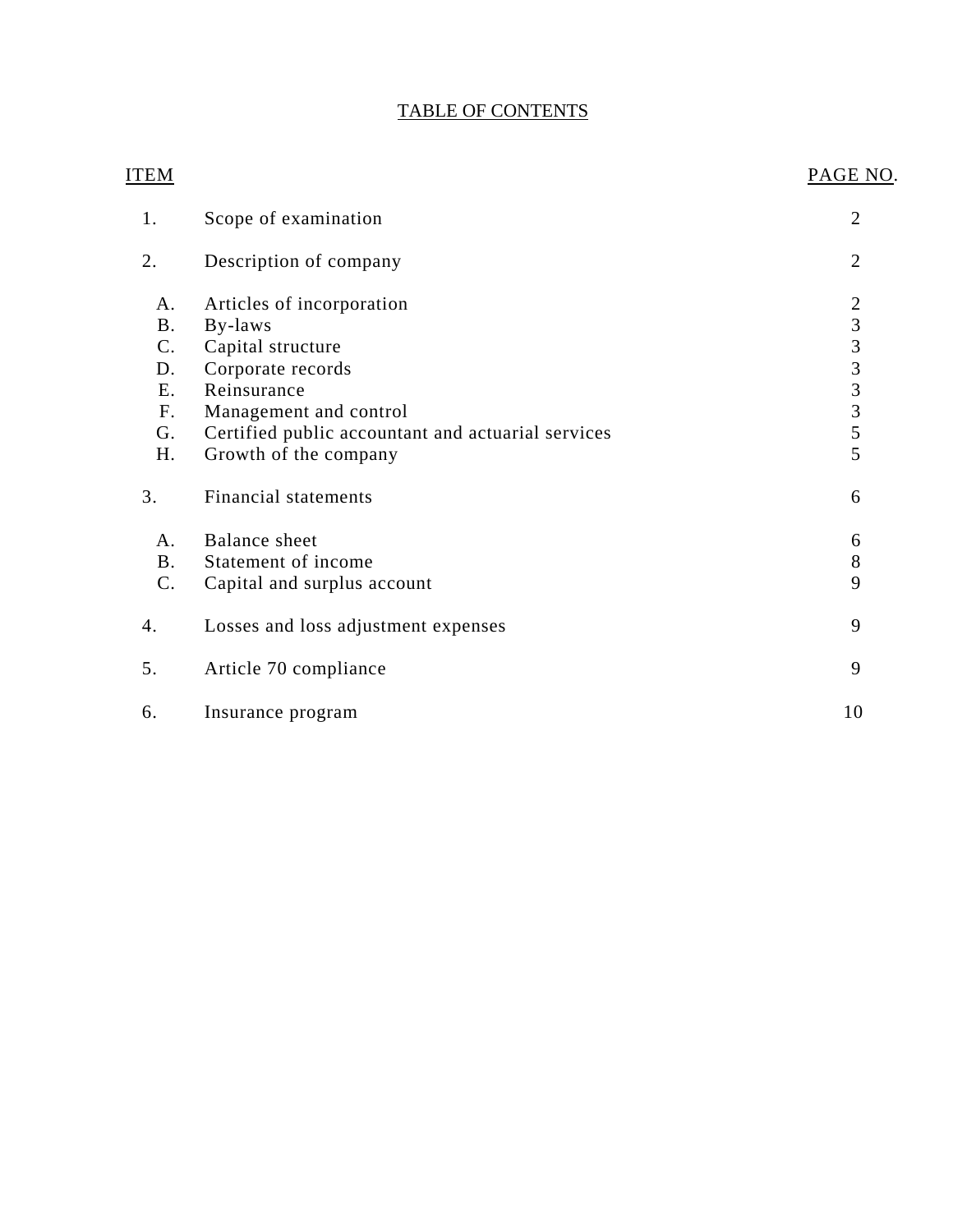

# NEW YORK STATE DEPARTMENTof *~,........,,* FINANCIAL SERVICES

Andrew M. Cuomo **Benjamin M. Lawsky** Governor Superintendent

November 18, 2011

Honorable Benjamin M. Lawsky Superintendent of Financial Services Albany, New York 12257

Sir:

Pursuant to the requirements of the New York Insurance Law, and in compliance with the instructions contained in Appointment Number 30605 dated October 6, 2010, attached hereto, I have made an examination into the condition and affairs of Ecclesia Assurance Company as of December 31, 2009, and respectfully submit the following report thereon.

Wherever the designation "Company" or "Ecclesia" appear herein without qualifications, they should be understood to refer to Ecclesia Assurance Company.

Wherever the designation "Department" appears herein without qualification, it should be understood to mean New York State Department of Financial Services.

The examination was conducted at the offices of Marsh Management Services Inc., the captive manager for Ecclesia Assurance Company, located at 48 South Service Road, Melville, NY 11747.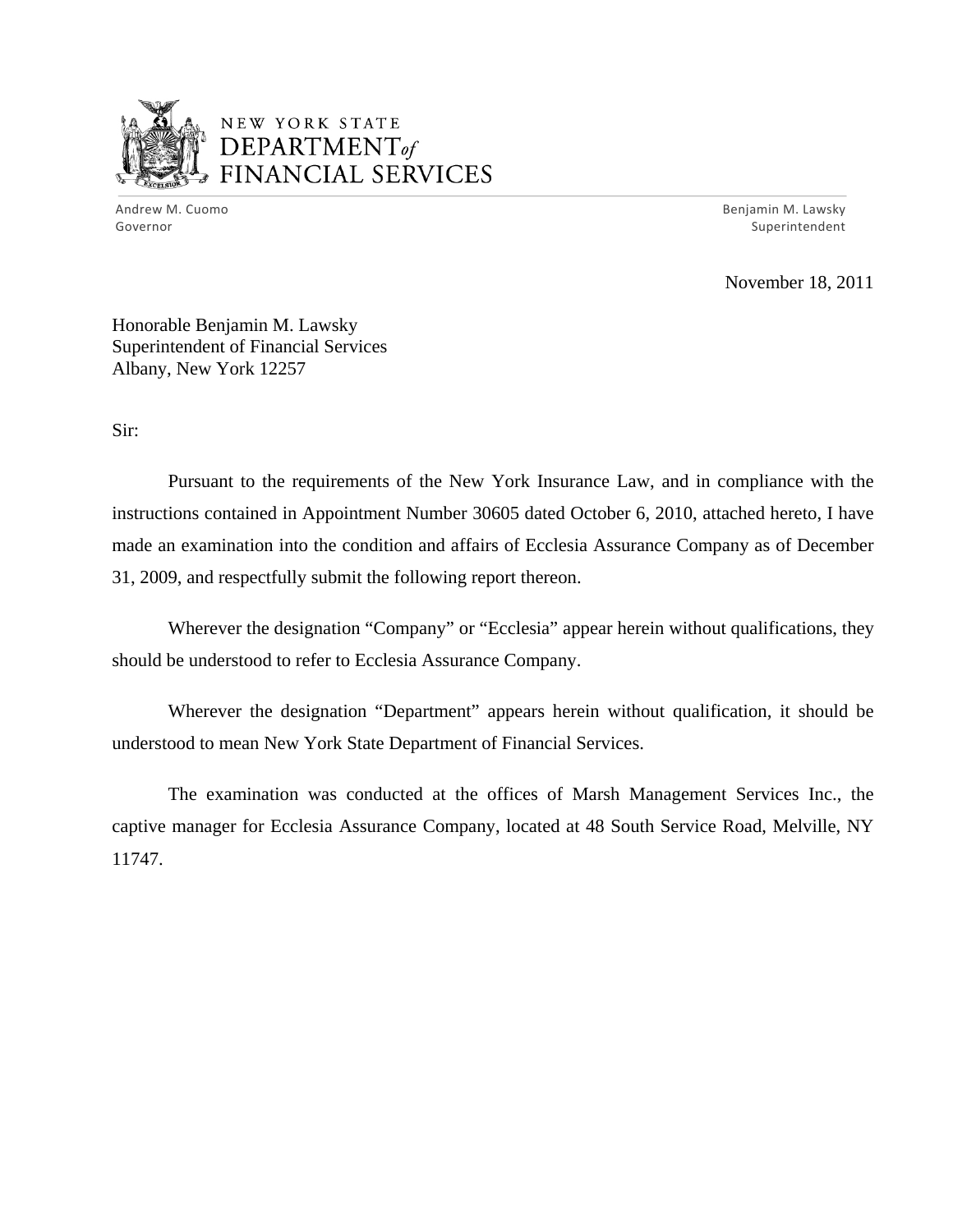#### 1. **SCOPE OF EXAMINATION**

<span id="page-3-0"></span>The examination covered the period from the Company's licensing and commencement of business on March 8, 2004, through December 31, 2009 and was limited in its scope to a review or audit of only those balance sheet items considered by this Department to require analysis, verification or description, including invested assets, and losses and loss adjustment expense reserves. The examination included a review of income, disbursements and company records deemed necessary to accomplish such analysis or verification. Additionally, a review was performed to determine whether the captive insurer was operating within its by-laws, conforming with its plan of operation, as submitted to the New York State Department of Financial Services, and was in compliance with Article 70 of the New York Insurance Law.

Comments and recommendations are limited to those items requiring financial adjustment, procedural recommendations, or instances where the Company was not conforming to the application submitted to the Department or Article 70 of the New York Insurance Law.

The report utilized work performed by the Company's independent certified public accountants and its opining actuary to the extent considered appropriate.

#### **2. DESCRIPTION OF COMPANY**

The Company, incorporated on December 10, 2003, is wholly-owned by the Roman Catholic Diocese of Rockville Center, New York ("Diocese"). Ecclesia provides insurance on a direct basis for ecclesiastical entities including parishes, hospitals and high schools. The Company commenced doing business as a pure captive insurance company under the laws of New York State on March 8, 2004.

#### A. Articles of Incorporation

The Company was organized to transact the kinds of property and casualty insurance business specified in paragraphs 4, 5, 6, 7, 8, 9, 10, 12, 13, 14, 15, 16, 17, 19, 20, 21, 22, 24, 27, 28, and 30 of Subsection (a) of Section 1113 of the New York Insurance Law, subject at all times to the limitations on the business of pure captive insurance companies set forth in Article 70 of the New York Insurance Law.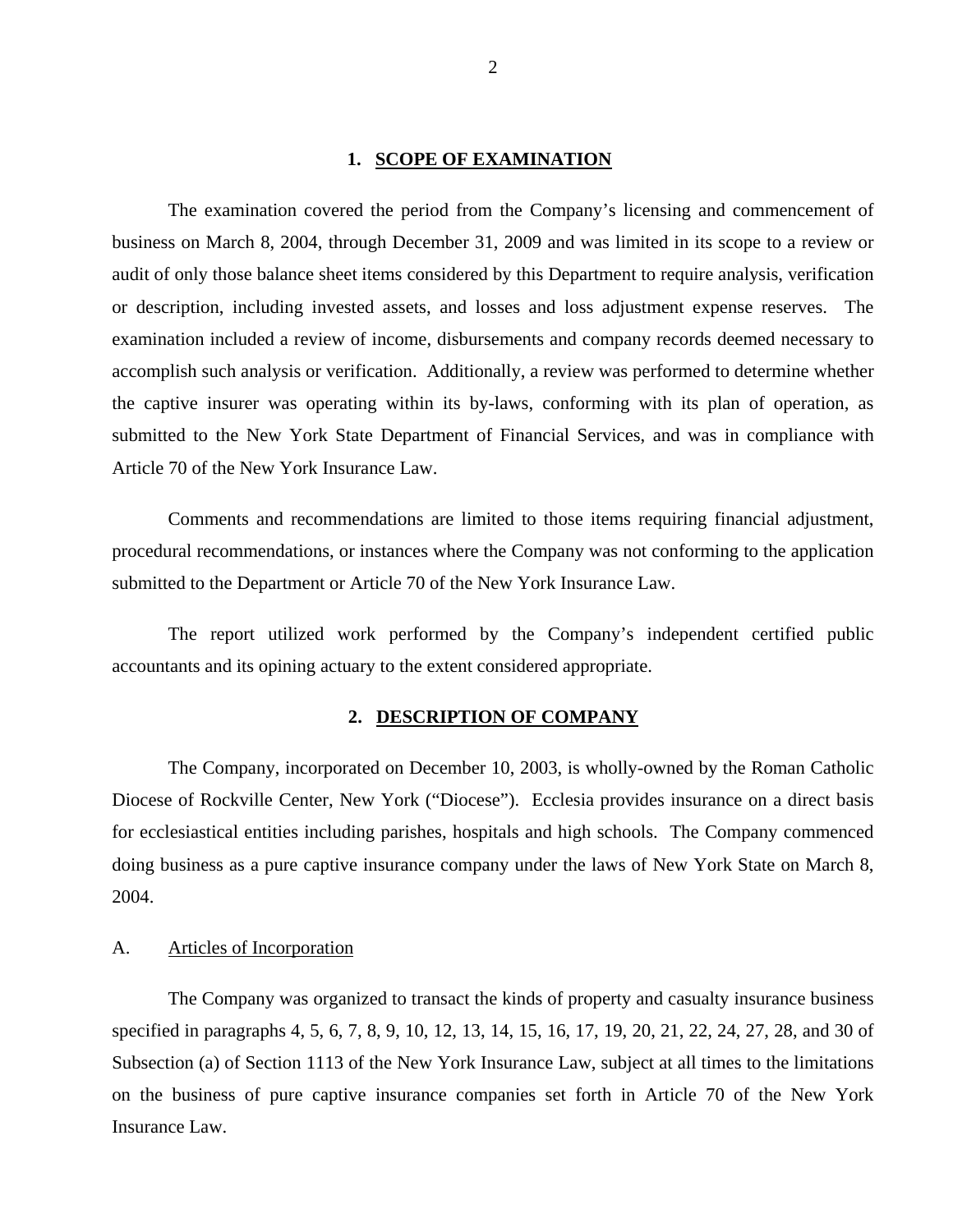#### <span id="page-4-0"></span>B. By-Laws

It appears that the Company, in all material respects, is in compliance with its by-laws.

#### C. Capital Structure

Pursuant to Section  $7004(a)(1)$  of the New York Insurance Law, a pure captive insurance company incorporated as a stock insurer is required to possess, and thereafter maintain, unimpaired paid-in-capital and surplus of not less than \$250,000, in order to be issued a license to do captive insurance business in New York State. Ecclesia, a pure captive, was incorporated as a stock insurer and capitalized with initial contributed cash of \$400,000 from the Diocese. The initial contribution purchased all 100,000 shares of the Company's common stock which had a par value of \$1 per share. The remaining \$300,000 was allocated as additional paid-in capital. Ecclesia was further capitalized with additional contributions from the Diocese of \$1,600,000 and \$1,000,000 in the years 2005 and 2008, respectively.

#### D. Corporate Records

Corporate records reviewed that are not specifically addressed elsewhere in this report appeared to be substantially accurate and complete in all material respects.

## E. Reinsurance

The Company seeks to reduce the loss that may arise from catastrophes or other events that cause unfavorable underwriting results by reinsuring its risks with various reinsurers. Reinsurance premiums are deferred and subsequently expensed on a pro-rata basis in accordance with the terms of the underlying reinsurance contracts. Amounts recoverable from reinsurers are estimated in a manner consistent with the reinsurance policy.

#### F. Management and Control

#### (i) Captive Manager

Section 7003(b)(4) of the New York Insurance Law provides that no captive insurer can do any captive insurance business in this state unless it utilizes a captive manager resident in the State of New York that is licensed as an agent or broker under the provisions of the Article 21 of the New York Insurance Law or any other person approved by the Superintendent.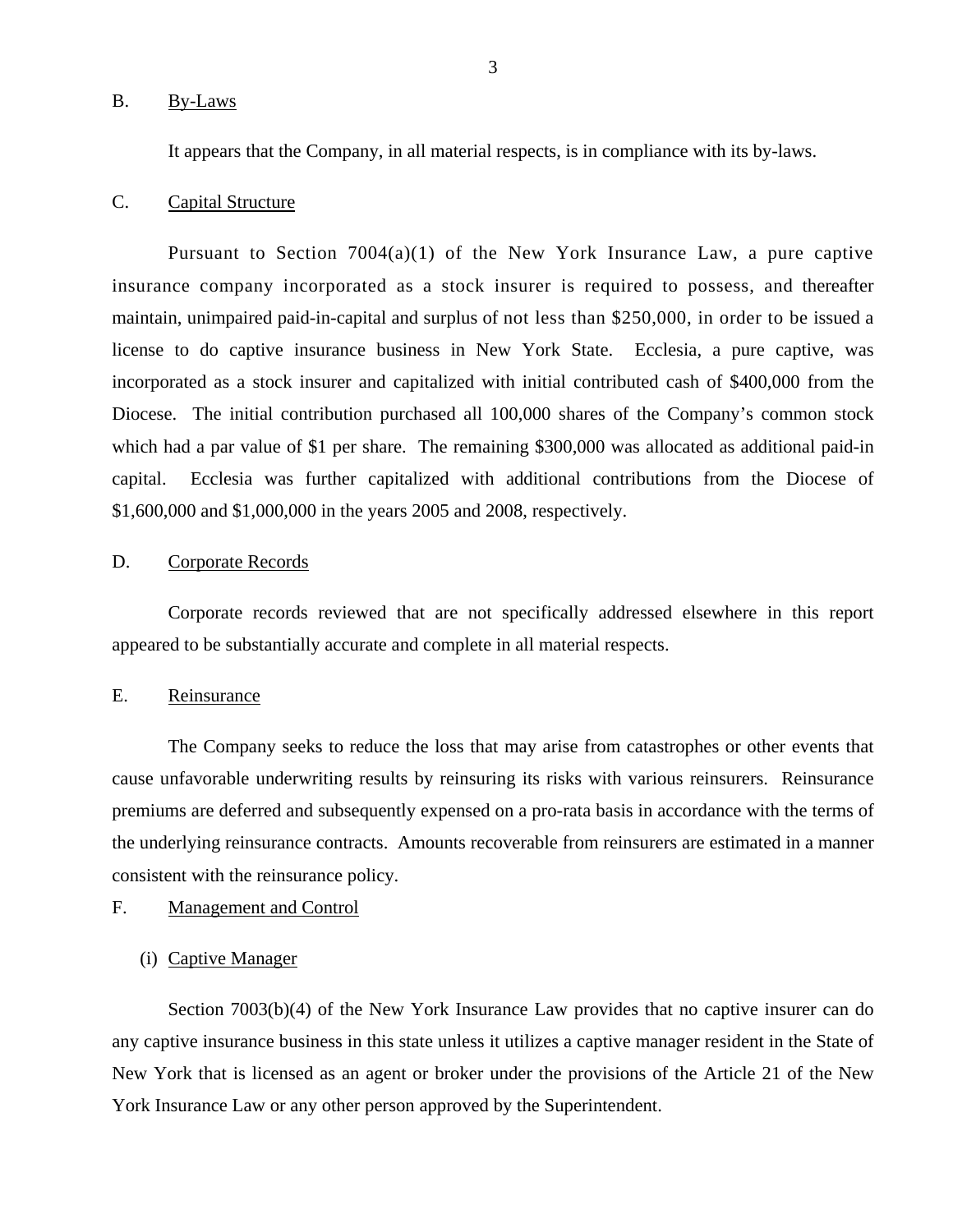Ecclesia is managed by Marsh Management Services Inc., the captive management arm of Marsh, Inc., an insurance broker licensed by the Department. The manager's duties, pursuant to a "management agreement", include monitoring Company compliance with New York Insurance Laws and filing requirements, acting as the Company's principal representative in communications with regulatory authorities, and maintaining the true and complete books of account and records of all business conducted under the agreement.

#### (ii) Board of Directors

The mode and manner in which the corporate powers of the Company shall be exercised are through a board of directors and through such officers, employee and agents as such board shall employ. At December 31, 2009, the board of directors was comprised of the following members:

| Name and Residence               | <b>Principal Business Affiliation</b>            |  |  |
|----------------------------------|--------------------------------------------------|--|--|
| Robert John Brennan              | Vicar General Roman Catholic Priest,             |  |  |
| Rockville Centre, NY             | Roman Catholic Diocese of Rockville Centre       |  |  |
| <b>Richard Edward Meyer</b>      | Chairman,                                        |  |  |
| Bayshore, NY                     | <b>Global Excess Partners</b>                    |  |  |
| <b>Kevin Thomas Murphy</b>       | Chief Fiscal Officer,                            |  |  |
| Massapequa, NY                   | Diocese of Rockville Centre                      |  |  |
| Richard John Joseph Sullivan Jr. | President & Chief Executive Officer,             |  |  |
| Babylon, NY                      | CMF Group Inc. d/b/a Cotterell, Mitchell & Fifer |  |  |

The Company's by-laws state that the board of directors shall hold at least one meeting in the State of New York every calendar year. During the period covered by this examination, the board meetings were in compliance with this provision of its by-laws. A review of the meeting minutes indicated that they were generally well attended and that each member had an acceptable record of attendance for all board meetings for which they were eligible to attend.

#### (iii) Officers

The board of directors shall elect or appoint such officers as it decides are necessary for the conduct of business. Ecclesia's by-laws state that the officers of the Company's shall be a President, one or more Vice-Presidents, a Secretary, a Treasurer, and one or more Assistant Treasurers and one or more Assistant Secretaries.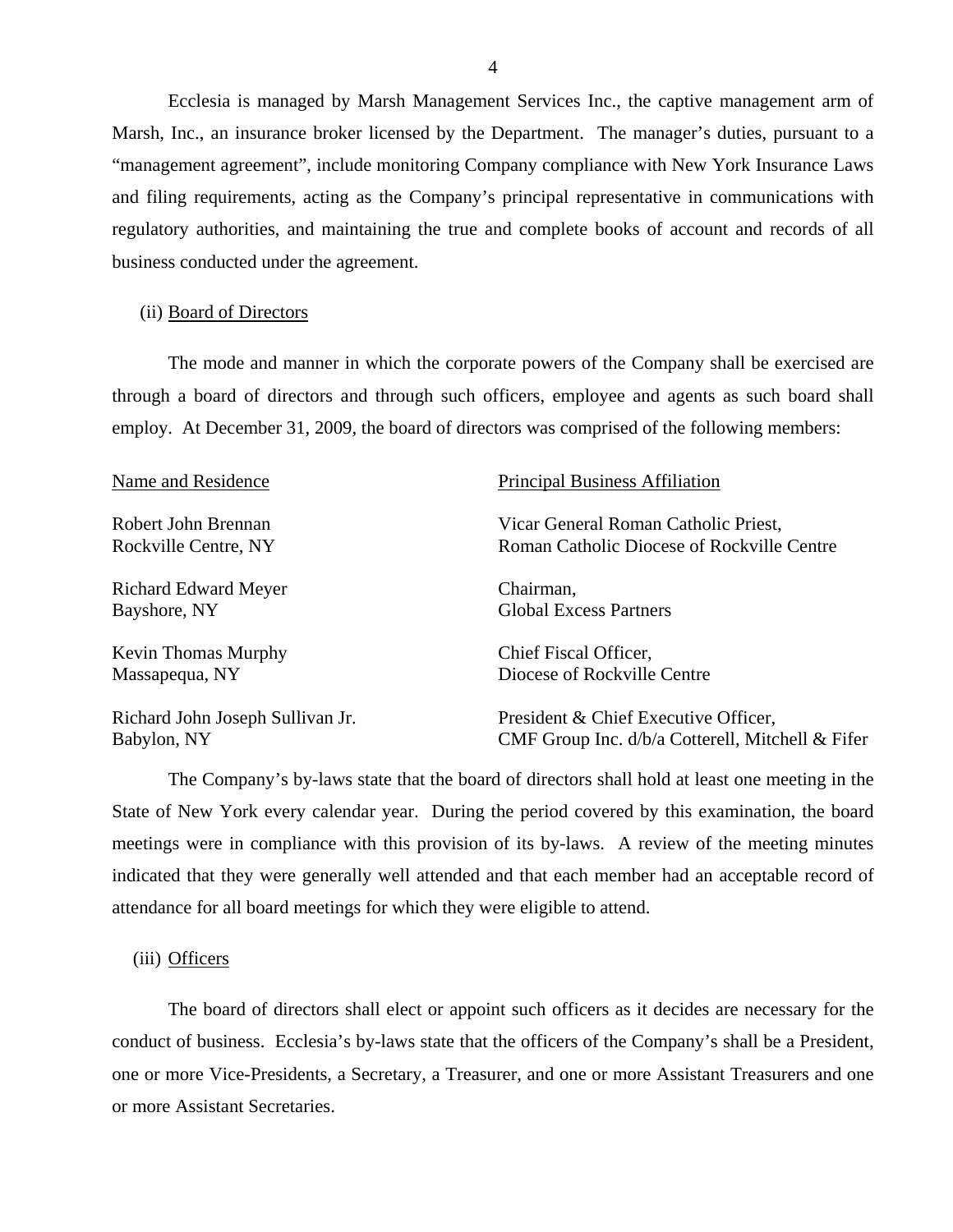The following were officers of the Company as of December 31, 2009:

Name Title

| Robert J. Brennan | President               |
|-------------------|-------------------------|
| Kevin T. Murphy   | Secretary and Treasurer |
| William G. Chapin | Vice President          |
| Joseph Young      | Vice President          |
| Maureen Scaduto   | Vice President          |

#### G. Certified Public Accountant ("CPA") and Actuarial Services

The Company was audited by the independent CPA firm Grant Thornton LLP, for the years ending December 31, 2004 and 2005. KPMG LLP, 345 Park Avenue, New York, NY 10154 performed the year-end audit for the years 2006 through December 31, 2009. Ecclesia's opining actuary for all the years covered by this examination was Steven P. Lattanzio from the firm Actuarial & Technical Solutions, Inc., 3555 Veterans Highway, Ronkonkoma, NY 11779.

#### H. Growth of Company

The following schedule sets forth a summary of the Company's significant financial information for the period covered by this examination:

| Year | <b>Net Premiums</b><br>Earned | Net<br>Income    | Assets                     | Shareholders'<br><b>Equity</b> |
|------|-------------------------------|------------------|----------------------------|--------------------------------|
| 2004 | 219                           | (149, 694)       | 401,194<br>\$              | 250,306<br>\$                  |
| 2005 | 610,393<br>\$                 | 520,892<br>\$    | 2,830,963<br>\$            | \$2,371,198                    |
| 2006 | 414,272<br>\$                 | 449,975<br>\$    | 4,445,325<br><sup>\$</sup> | \$2,821,173                    |
| 2007 | 195,262                       | (225, 161)<br>\$ | 4,743,187<br>\$            | \$2,596,012                    |
| 2008 | \$1,287,846                   | 265,097<br>\$    | \$12,666,408               | \$3,861,109                    |
| 2009 | \$8,023,011                   | \$4,583,650      | \$22,381,452               | \$8,444,759                    |

The Company's shareholders' equity as of the examination date includes "accumulated earnings" of \$5,444,759.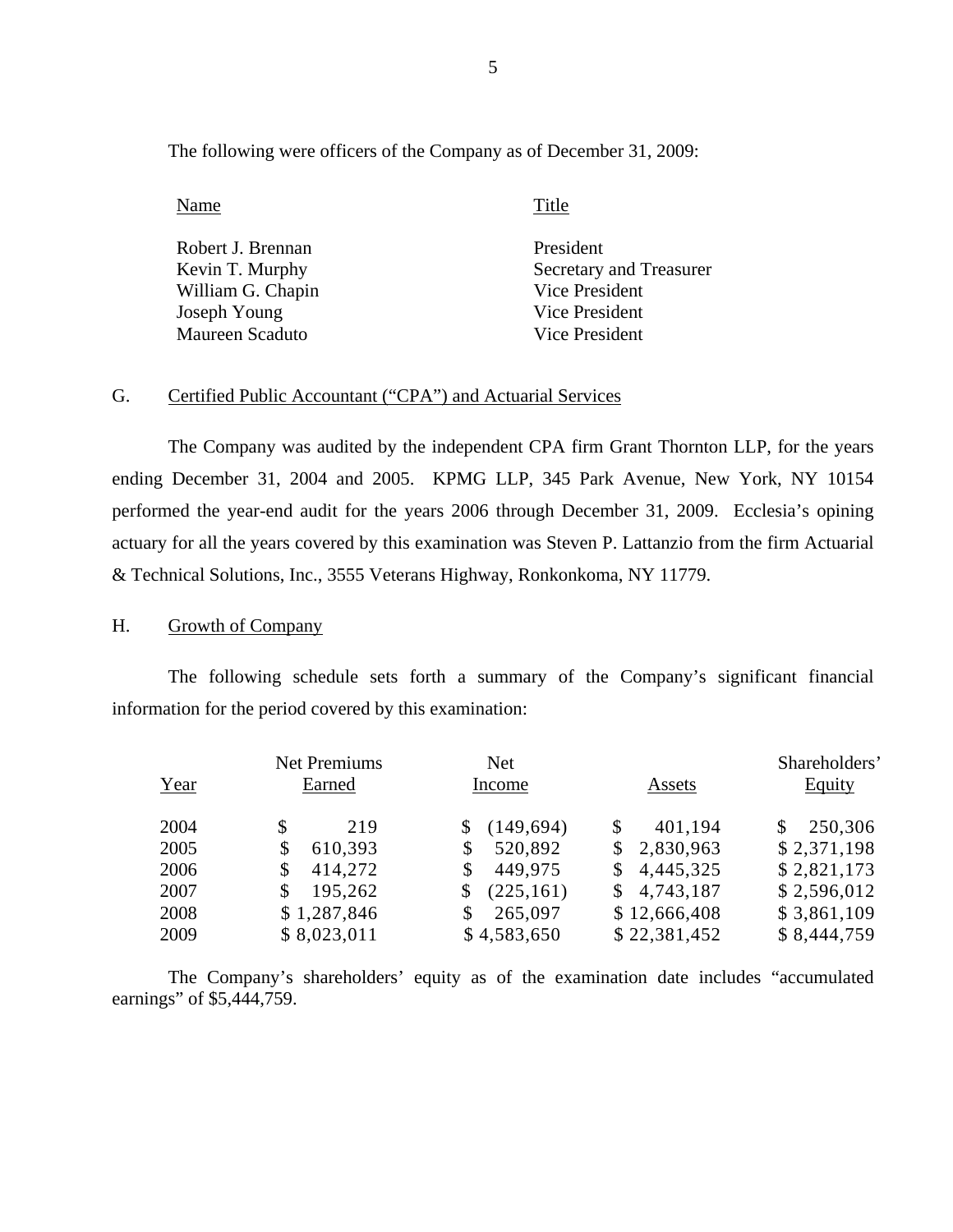### **3. FINANCIAL STATEMENTS**

The financial statements of the Company have been prepared in conformity with accounting principles prescribed and permitted by the New York State Department of Financial Services. The financial position of the Company, as presented below, was accepted by the Department. Ecclesia's independent accounting firm, KPMG LLP, concluded that the following statutory financial statements presented fairly, in all material respects, the Company's assets, liabilities and surplus as of December 31, 2009, and the results of its operations for the year then ended:

### A. Balance Sheet

#### BALANCE SHEET AS OF DECEMBER 31, 2009

| <b>Assets</b>                                    |              |
|--------------------------------------------------|--------------|
| Cash                                             | \$14,927,463 |
| Accounts and premiums receivable                 | 5,640,523    |
| Reinsurance recoverable on unpaid losses and LAE | 915,598      |
| Prepaid reinsurance premium                      | 850,932      |
| Other assets                                     | 46,936       |
| Total assets                                     | \$22,381,452 |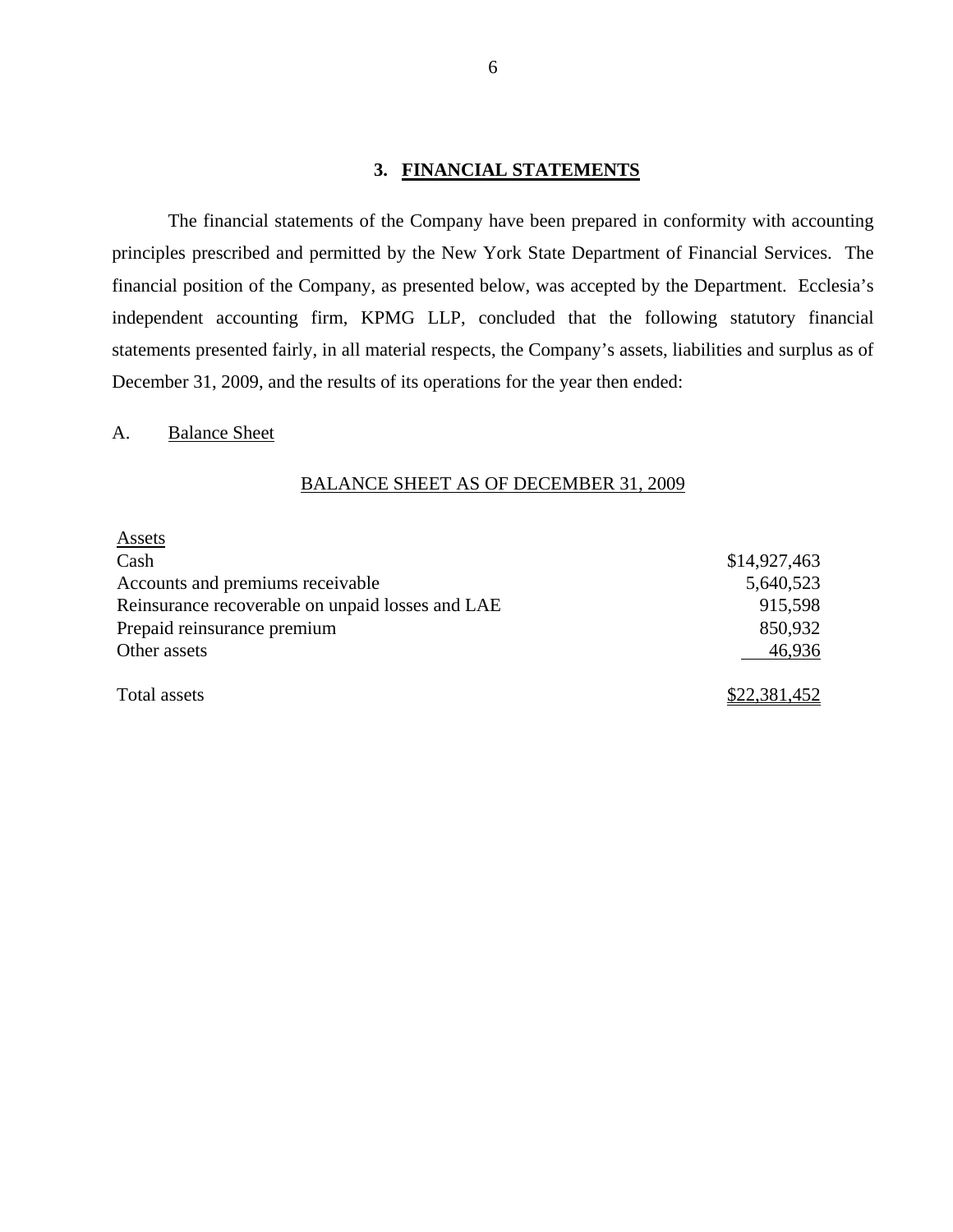# Liabilities, Capital and Surplus

| Liabilities                               |                      |
|-------------------------------------------|----------------------|
| Losses and loss adjustment expenses       | \$6,653,580          |
| Commissions, expense and fees             | 133,577              |
| Taxes payable                             | 252                  |
| Unearned premium                          | 6,525,486            |
| Reinsurance balance payable               | 359,291              |
| Amounts due to affiliates                 | 7,193                |
| Other liabilities                         | 257,314              |
| <b>Total liabilities</b>                  | \$13,936,693         |
| <b>Capital and Surplus</b>                |                      |
| Paid in capital (par value)               | 100,000<br>\$.       |
| Contributed surplus                       | 2,900,000            |
| Surplus (accumulated earnings)            | 5,444,759            |
| Total capital and surplus                 | 8,444,759            |
| Total liabilities and capital and surplus | \$22 <u>,381,452</u> |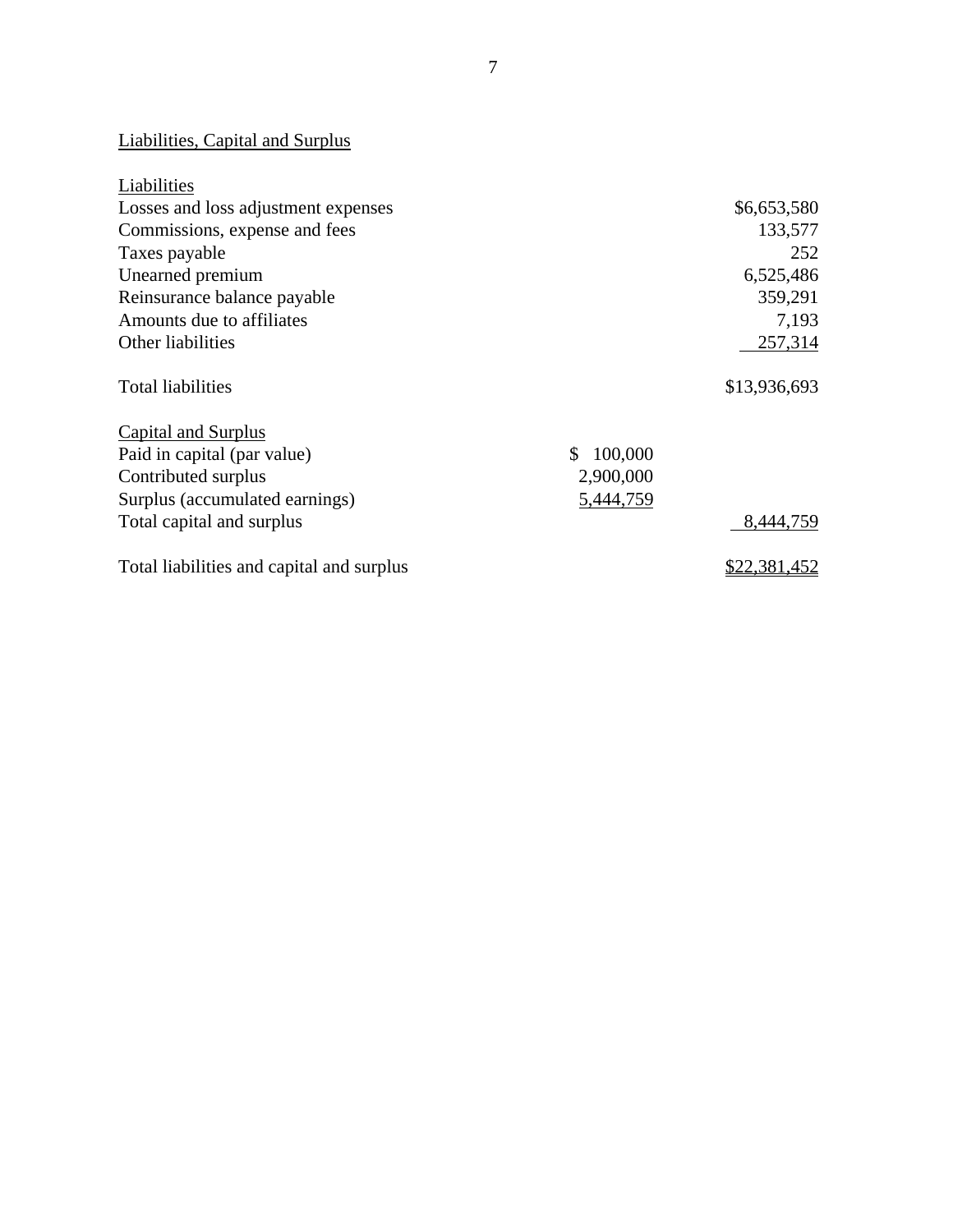## <span id="page-9-0"></span>B. Statement of Income

Capital and Surplus increased \$8,044,759 during the period subsequent to the Company's commencement of business on March 8, 2004 through December 31, 2009, detailed as follows:

# STATEMENT OF INCOME

| Underwriting income                                                                                                    |                                   |              |
|------------------------------------------------------------------------------------------------------------------------|-----------------------------------|--------------|
| Net premiums earned                                                                                                    |                                   | \$10,650,901 |
| Deductions:                                                                                                            |                                   |              |
| Net losses and loss adjustment expenses incurred<br>General and administrative expenses<br>Other underwriting expenses | \$4,500,500<br>946,746<br>264,680 |              |
| Total underwriting deductions                                                                                          |                                   | 5,711,926    |
| Net underwriting gain (loss)                                                                                           |                                   | \$4,938,975  |
| <b>Investment Income</b>                                                                                               |                                   |              |
| Net investment income earned                                                                                           | \$ 505,784                        |              |
| Net investment gain or (loss)                                                                                          |                                   | 505,784      |
| Net income before taxes                                                                                                |                                   | \$5,444,759  |
| Taxes                                                                                                                  |                                   | $\theta$     |
| Net income                                                                                                             |                                   | \$5,444,,759 |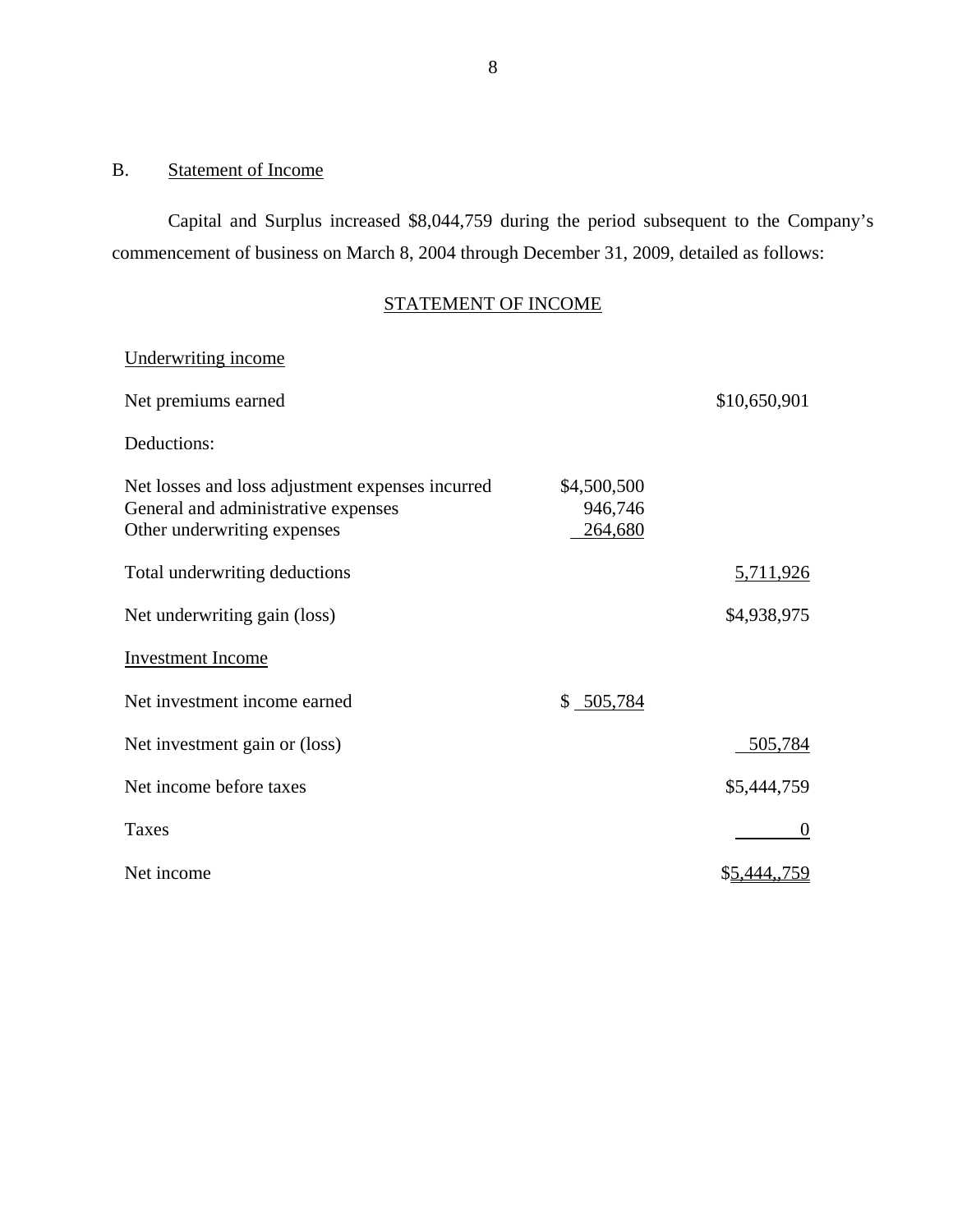#### C. Capital and Surplus Account

Capital and surplus as of March 8,  $2004$   $$400,000$ 

|                                                     | Gains in<br>Surplus | Losses in<br>Surplus |           |
|-----------------------------------------------------|---------------------|----------------------|-----------|
| Net income                                          | \$5,444,759         | \$<br>$\theta$       |           |
| Paid in capital                                     | 2,600,000           |                      |           |
| Total gains and losses                              | \$8,044,759         |                      |           |
| Net increase in surplus                             |                     |                      | 8,044,759 |
| Capital and surplus per report on examination as of |                     |                      |           |

December 31, 2009 \$8,444,759

#### **4. LOSSES AND LOSS ADJUSTMENT EXPENSES**

As of December 31, 2009, Ecclesia reported \$5,722,724 and \$930,856 for unpaid losses and loss adjustment expenses, respectively. The Company provides workers' compensation coverage and various other coverages to the Roman Catholic Diocese of Rockville Centre. Reserves for workers' compensation are not discounted.

The opining actuary stated that the carried reserves meet the requirements of the New York Insurance Law, had been evaluated in accordance with accepted loss reserving standards and principles and made reasonable provisions for all unpaid losses and loss adjustment expense obligations. Based on the opining actuary's opinion and the audit performed by the independent CPA firm, no examination change will be made to the Company's reported reserve for losses and loss adjustment expenses.

### **5. ARTICLE 70 COMPLIANCE**

Article 70 of the New York State Insurance Law is the governing section of the law for the formation and continued operation of captive insurers in New York State. A review was performed to test the Company's compliance with all applicable parts of Article 70. No significant areas of noncompliance were found.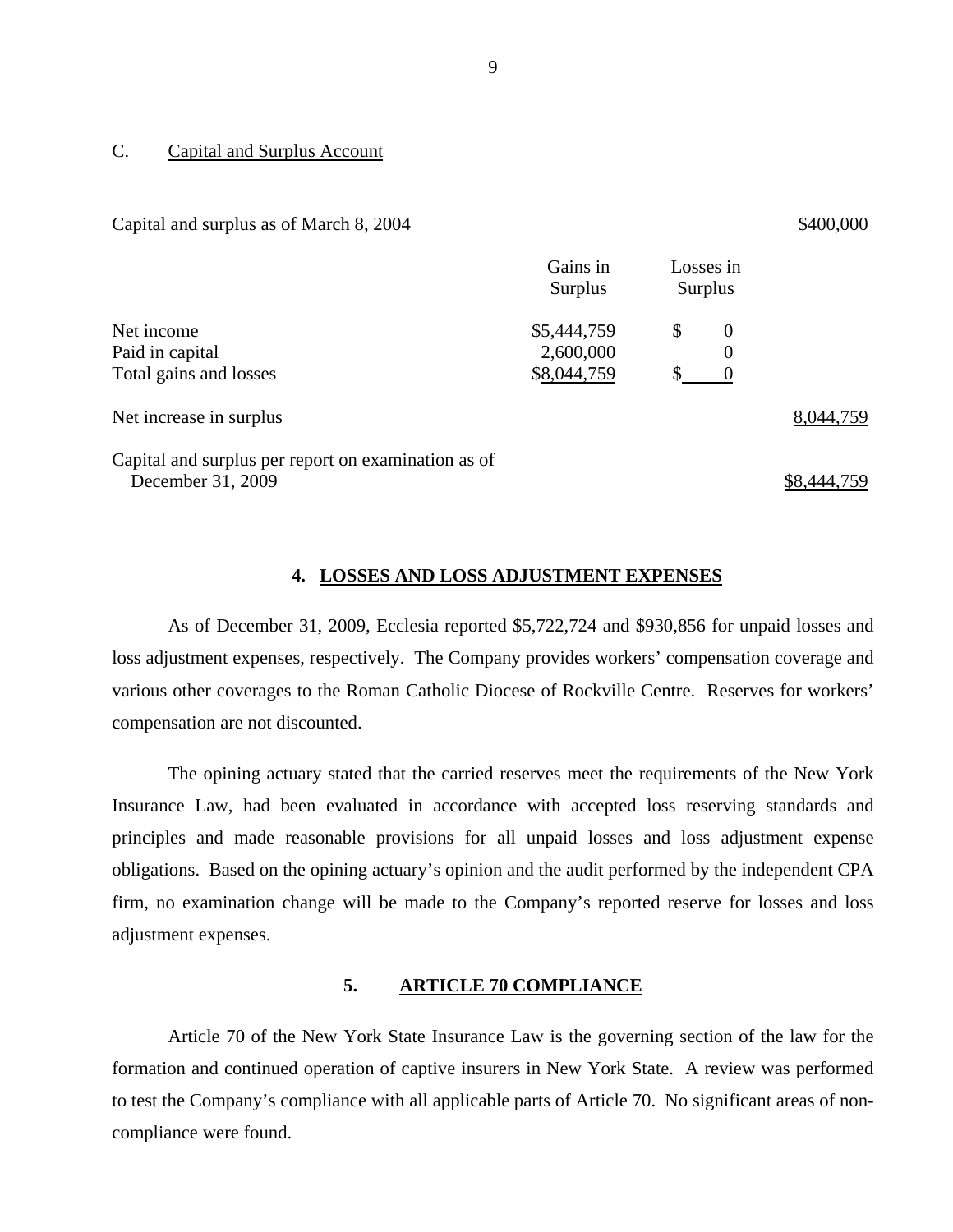## **6. INSURANCE PROGRAM**

<span id="page-11-0"></span>The Company provides the Diocese with workers' compensation coverage (on an indemnity and deductible reimbursement basis), various primary and excess liability coverages including automobile liability, auto physical damage, and errors and omissions. It also provides property and boiler coverage on a deductible reimbursement, primary and excess basis. The above property and liability policies included terrorism coverage as per the Terrorism Risk Insurance Act of 2002, as amended. Many of the above policies have reinsurance protection from unaffiliated reinsurers.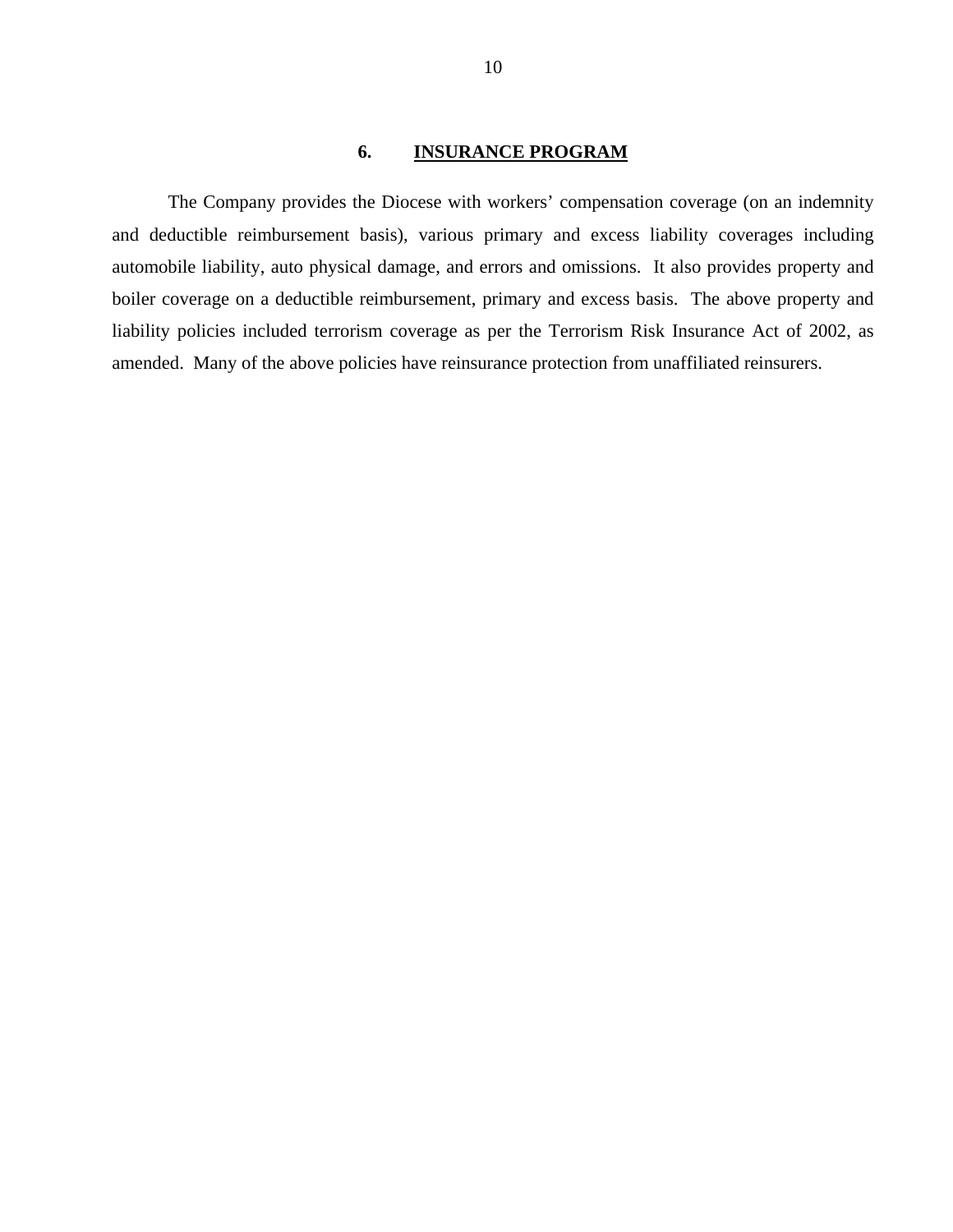Respectfully submitted,

 $\sqrt{s}$ 

**Bernard Lott** Senior Insurance Examiner

STATE OF NEW YORK )  $)$ SS:  $\mathcal{L}$ COUNTY OF NEW YORK )

BERNARD LOTT being duly sworn, deposes and says that the foregoing report, subscribed by him is true to the best of his knowledge and belief.

> $\frac{1}{\sqrt{S}}$ Bernard Lott

Subscribed and sworn to before me

this  $\qquad \qquad$  day of  $\qquad \qquad$  , 2012.